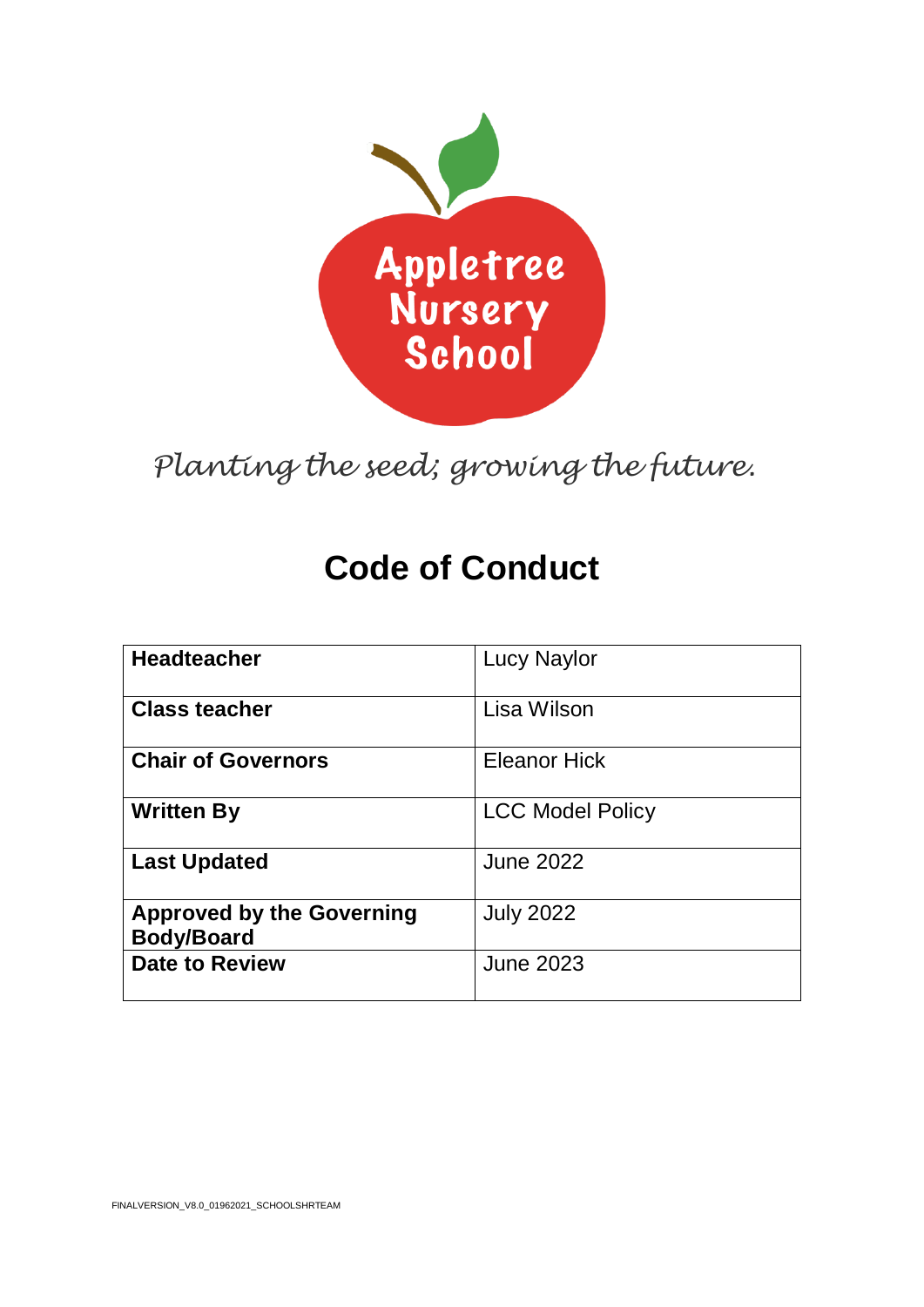# **A MODEL POLICY FOR ALL STAFF IN SCHOOLS WITH DELEGATED BUDGETS**

#### **1. PREAMBLE**

1.1 All members of the school community are entitled to expect the highest standards of conduct from all staff employed in schools across Lancashire and this policy reflects relevant legislation and expectations applying to all employees working in such establishments.

# **2. PURPOSE**

- 2.1 This document sets out a code of conduct for all staff in schools with delegated budgets. This policy is intended to:
	- give clear guidance to all concerned regarding appropriate conduct in the workplace;
	- enable schools to set out clear expectations of all staff in order to minimise the likelihood of misconduct in the workplace;
	- comply with legislation that affects staff employed in educational settings.
- 2.2 This policy has been the subject of consultation between the Authority and the recognised Trade Unions and Teacher Associations.
- 2.3 This policy has been adopted and is published as part of the staffing policies of the Governing Body of Appletree Nursery School.

#### **3. APPLICATION**

- 3.1 This procedure applies to all staff employed in Appletree Nursery School.
- 3.2 Reference to 'Headteacher' throughout this document should read 'Chair of Governors' in the case of the conduct of the Headteacher.

# **4. BACKGROUND**

4.1 The Code sets out the minimum standards that should apply and is not exhaustive.(See Section 6 for further details)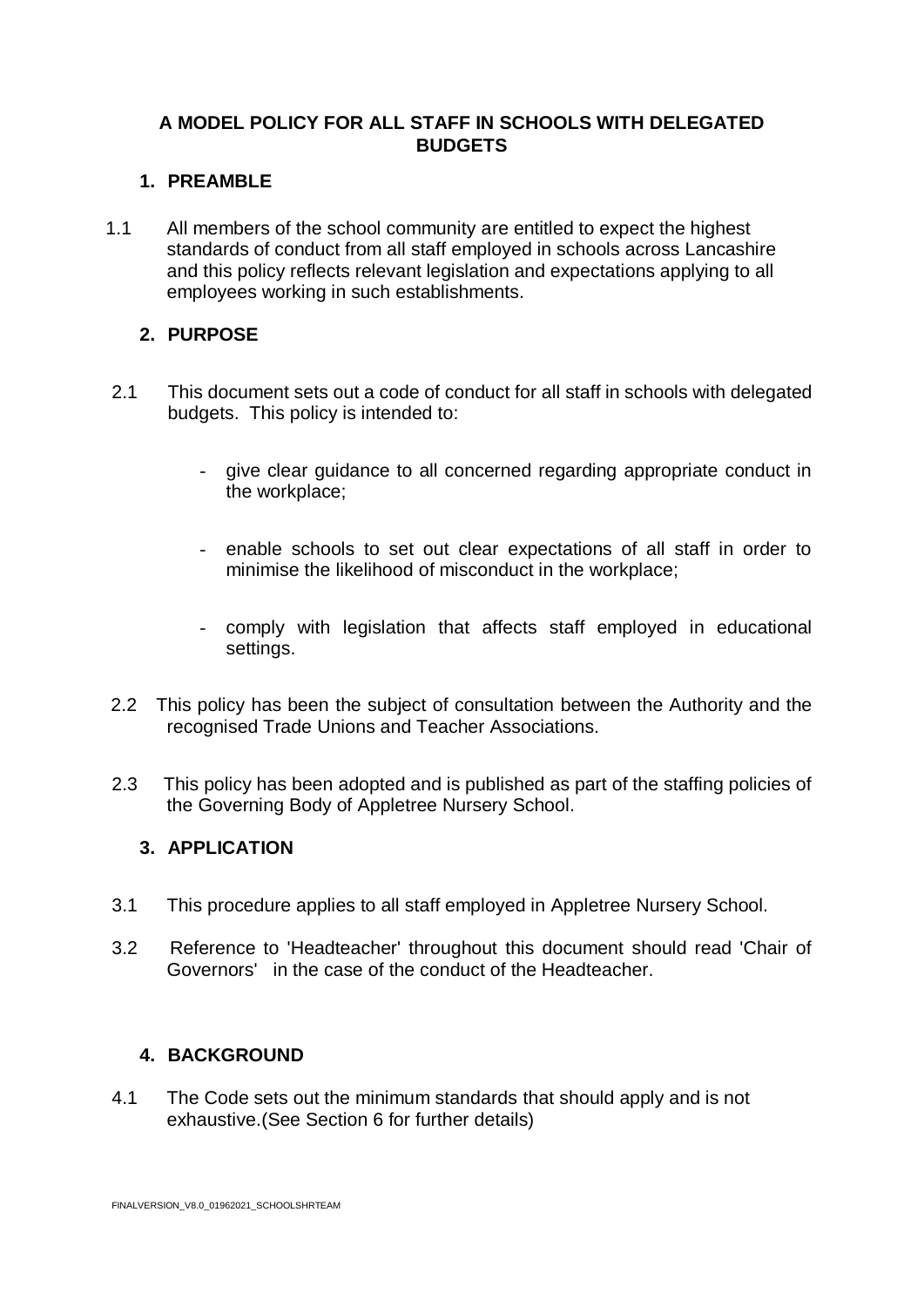- 4.2 It is recommended that this document is shared with all staff on appointment and those in current employment and that a copy is included in the schools staff handbook.
- 4.3 Employees whose conduct fails to meet the standards of conduct as set out in this document may be regarded as being in breach of discipline and may be dealt with under the School's Disciplinary Procedure.

#### **5. GENERAL PRINCIPLES**

Staff are expected to fulfil the obligations placed upon them under the terms of their contract of employment, i.e.

- Be ready and willing to work as specified in their role definition/Job **Description**
- Conduct their work in a co-operative manner.
- Attend work
- Be punctual in time keeping
- Be honest and trustworthy
- Obey reasonable management instructions
- Take care of themselves, their colleagues and others while at work
- Take care of school property
- Familiarise themselves with, and follow the Health and Safety rules applicable in their school
- Compliance with the school's Smoking at Work Policy.

# **6. SPECIFIC REQUIREMENTS**

- 6.1 Teachers are expected to adhere to the Teachers Standards as set out in the School Teachers Pay and Conditions Document.
- 6.2 All staff are expected to adhere to and conduct themselves in line with the Department for Education's ['Guidance for Safer Working Practice for Adults](https://schoolsportal.lancsngfl.ac.uk/view_sp.asp?siteid=4311&pageid=19577&e=e)  [who working With Children and Young people](https://schoolsportal.lancsngfl.ac.uk/view_sp.asp?siteid=4311&pageid=19577&e=e) in Education Settings' (May, [2019\)](https://schoolsportal.lancsngfl.ac.uk/view_sp.asp?siteid=4311&pageid=19577&e=e)
- 6.3 All staff are expected to adhere to and conduct themselves in line with the Department for Education's statutory guidance for school and colleges on ['Keeping Children Safe in Education' \(September 2021\)](file:///C:/Users/cneville001/Downloads/Keeping_children_safe_in_education_2021%20(1).pdf)

# **7. GENERAL REQUIREMENTS**

Professional Conduct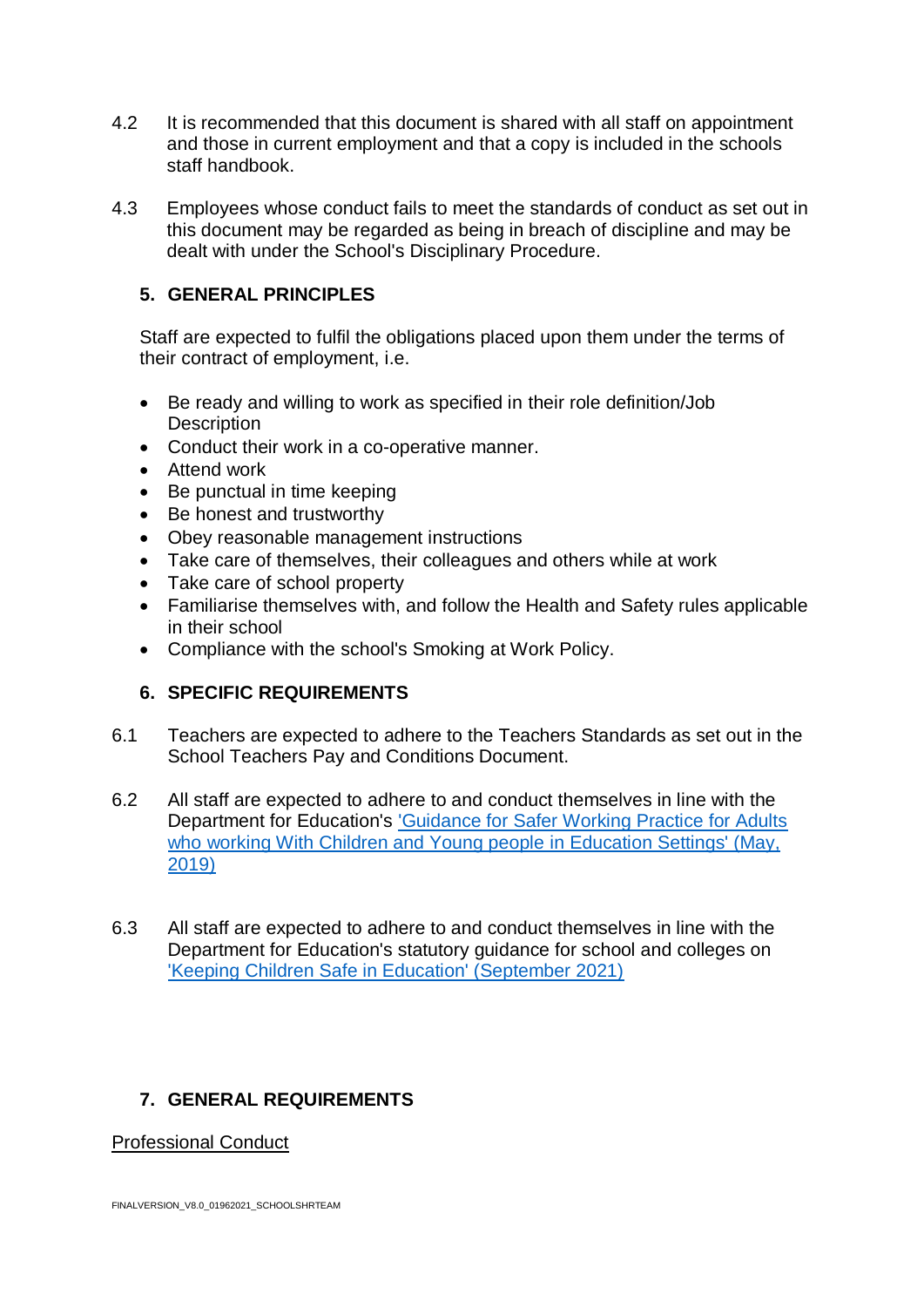All staff are expected to:-

- i. Accept and adhere to school policies and procedures
- ii. Undertake their duties and responsibilities effectively, efficiently and diligently.
- iii. Show respect for all members of the school community by being polite, courteous and refraining from the use of inappropriate language in all forms of communication eg verbal, face to face and electronic communications.
- iv. Maintain the confidentiality of sensitive information (particularly relating to pupils) obtained in the course of their employment. Any information obtained in the course of employment should be not used for personal gain or benefit, nor should it be passed on to others who might use it in the same way. Any queries about what constitutes 'sensitive' information and who it can be shared with should be directed to the appropriate member of the school's leadership team or the Designated Safeguarding Lead.
- v. Ensure fairness at all times when dealing with customers, suppliers, other contractors and sub contractors. No special favour should be given to current/former employees or partners/relatives or associates.
- vi. Comply with the school's [Statement of Ethical Standards](https://schoolsportal.lancsngfl.ac.uk/view_sp.asp?siteid=4311&pageid=46755) in relation to the acceptance of gifts in cash or kind and hospitality noting that it is a criminal offence under the Bribery Act 2010 to offer, promise or give financial advantage or other advantage to someone; or to request, agree or accept or receive a bribe from another person.
- vii. Declare any interests (financial or otherwise) that may be considered as being in conflict with the school's interests.
- viii. Use appropriate lines of communication and/or the relevant procedure to express views relating to their employment or the activities of the school.
- ix. Have no contact with the media regarding school matters without the express permission of the Headteacher.
- x. Notify the Headteacher of any known or suspected breaches of the law or of the school's policies, procedures and regulations and co-operate with any investigation of such breaches. This is particularly important in relation to the safeguarding of children, including the reporting of low level concerns which do not meet the harm threshold, health and safety and financial irregularity. Where this is considered not possible, reference should be made to the school's whistleblowing policy.
- xi. Disclose on appointment or at any time any civil/criminal charges, convictions or being the subject of a criminal investigation process (being charged or in possession of a conviction may not necessarily debar from appointment/employment or lead to disciplinary action; however failure to disclose where required will be considered as a serious act of misconduct).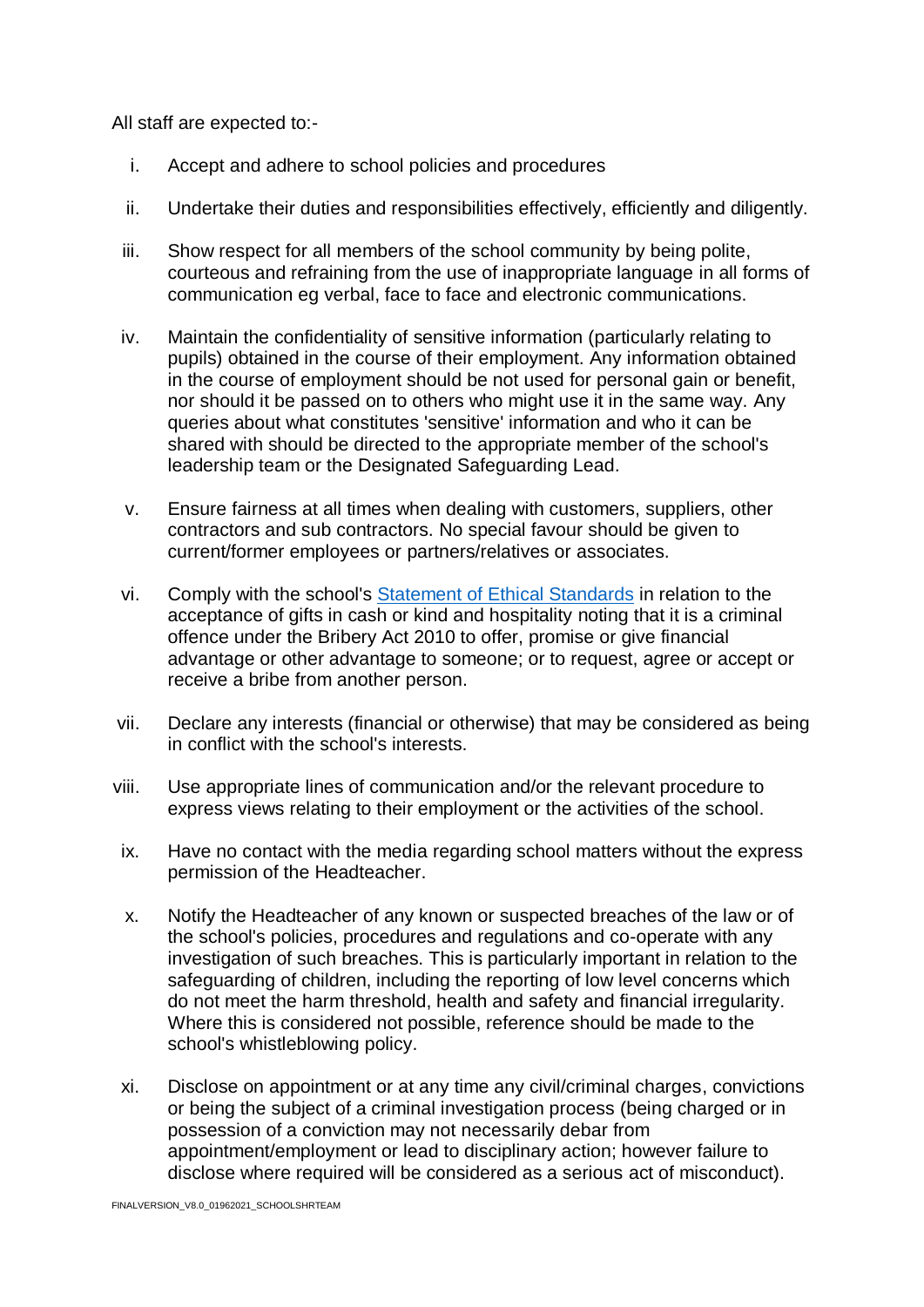- xii. Provide accurate information on the Annual Staff Confirmation Form and notify the Headteacher of any changes to your circumstances that may impact on the information provided on the Annual Staff Confirmation Form.
- xiii. Use school equipment provided for the purposes of carrying out their role in a responsible and lawful manner.
- xiv. Not provide a professional reference on behalf of the school unless the contents of such reference have been agreed by the Headteacher.
- xv. Keep themselves and other members of the school community safe by ensuring that they act in accordance with current Coronavirus (Covid 19) guidance and legislation.
- xvi. Disclose to the School on appointment, or at any time following appointment, if subject to any ongoing investigation into any matter which may bring into question suitability to work in a school, if a referral has been made to the Disclosure and Barring Service (DBS) and their application status is 'under consideration', 'minded to bar' or if they are 'barred' from working with vulnerable groups, including children, or if they are under investigation regarding the care of their own children/children they regularly care for

#### Personal Conduct

All staff are expected to:

- i. Ensure that personal relationships within work do not affect their professional role and do not bring the school into disrepute.
- ii. Notify the Headteacher either at appointment or during employment of any personal relationship in or outside of school which may result in honesty, objectivity or integrity being brought into question.
- iii. Notify the Headteacher of any change in personal (including medical) circumstances which could impact on ability to carry out their role.
- iv. Not engage in outside employment (eg private tutoring of the school's own pupils) which could be considered as undermining or conflicting with the business of the school.
- v. Wear any uniform, clothes, overalls or protective clothing as required for their role in school.
- vi. Dress in a way which is appropriate for a school setting and which reflects Section 8 of the 'Guidance for Safer Working Practice for those who working With Children and Young people in Education Settings' (October, 2015).